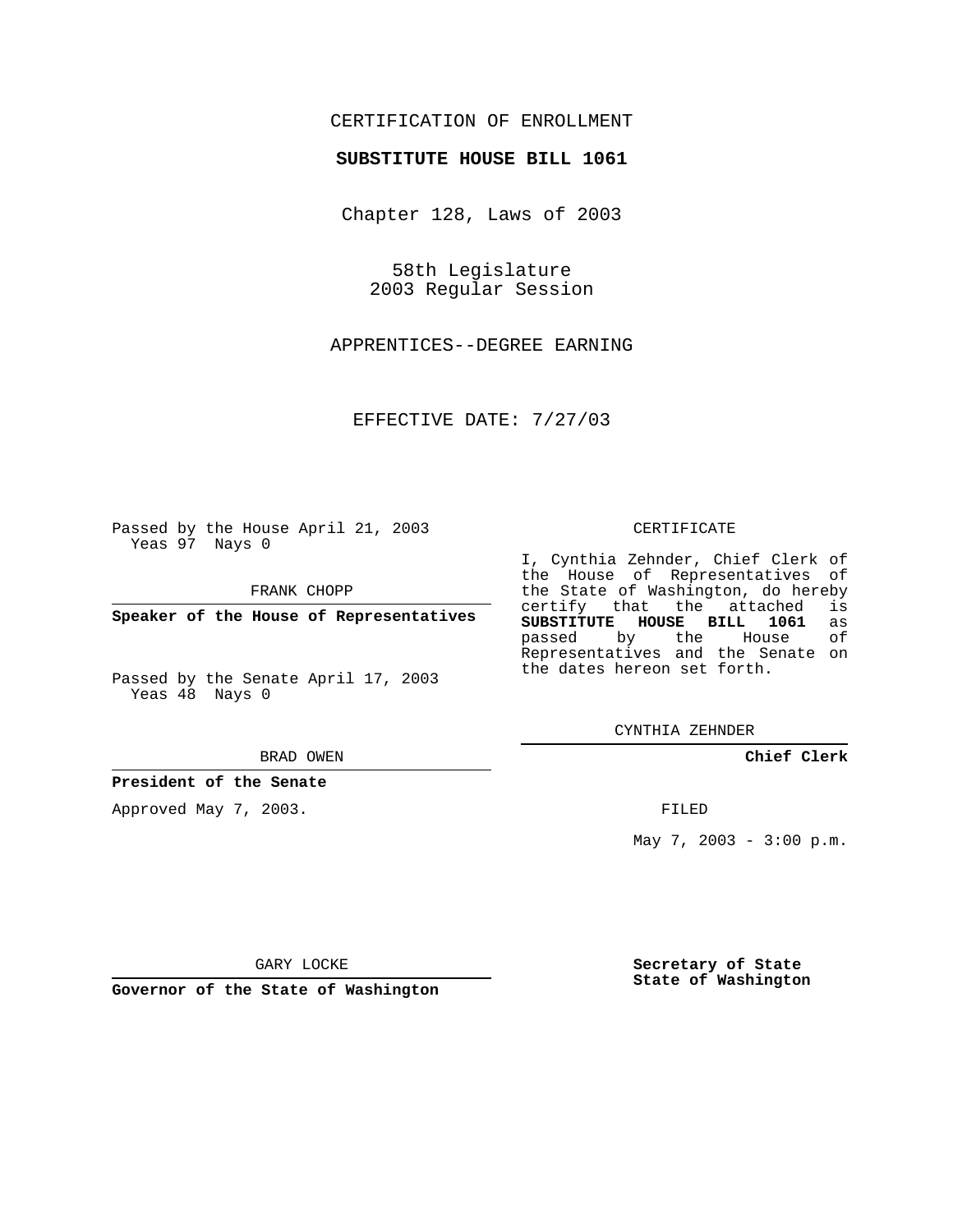# **SUBSTITUTE HOUSE BILL 1061** \_\_\_\_\_\_\_\_\_\_\_\_\_\_\_\_\_\_\_\_\_\_\_\_\_\_\_\_\_\_\_\_\_\_\_\_\_\_\_\_\_\_\_\_\_

\_\_\_\_\_\_\_\_\_\_\_\_\_\_\_\_\_\_\_\_\_\_\_\_\_\_\_\_\_\_\_\_\_\_\_\_\_\_\_\_\_\_\_\_\_

## AS AMENDED BY THE SENATE

Passed Legislature - 2003 Regular Session

## **State of Washington 58th Legislature 2003 Regular Session**

**By** House Committee on Higher Education (originally sponsored by Conway, Cox, Hunt, Clements, Morrell, Campbell, Kessler, Simpson, Wood and Berkey)

READ FIRST TIME 02/20/03.

 1 AN ACT Relating to creating associate degree pathways for 2 apprentices; adding a new section to chapter 49.04 RCW; adding a new 3 section to chapter 28B.50 RCW; and creating new sections.

4 BE IT ENACTED BY THE LEGISLATURE OF THE STATE OF WASHINGTON:

5 NEW SECTION. **Sec. 1.** The legislature finds that:

 6 (1) Apprenticeships are very rigorous and highly structured 7 programs with specific academic and work training requirements;

 8 (2) There is a misperception that apprenticeships are only for 9 noncollege bound students; and

 (3) The state should expand opportunities for individuals to progress from an apprenticeship to college by creating pathways that build on the apprenticeship experience and permit apprentices to earn an associate degree.

14 NEW SECTION. **Sec. 2.** A new section is added to chapter 49.04 RCW 15 to read as follows:

16 (1) An apprenticeship committee may recommend to its community or 17 technical college partner or partners that an associate degree pathway 18 be developed for the committee's program.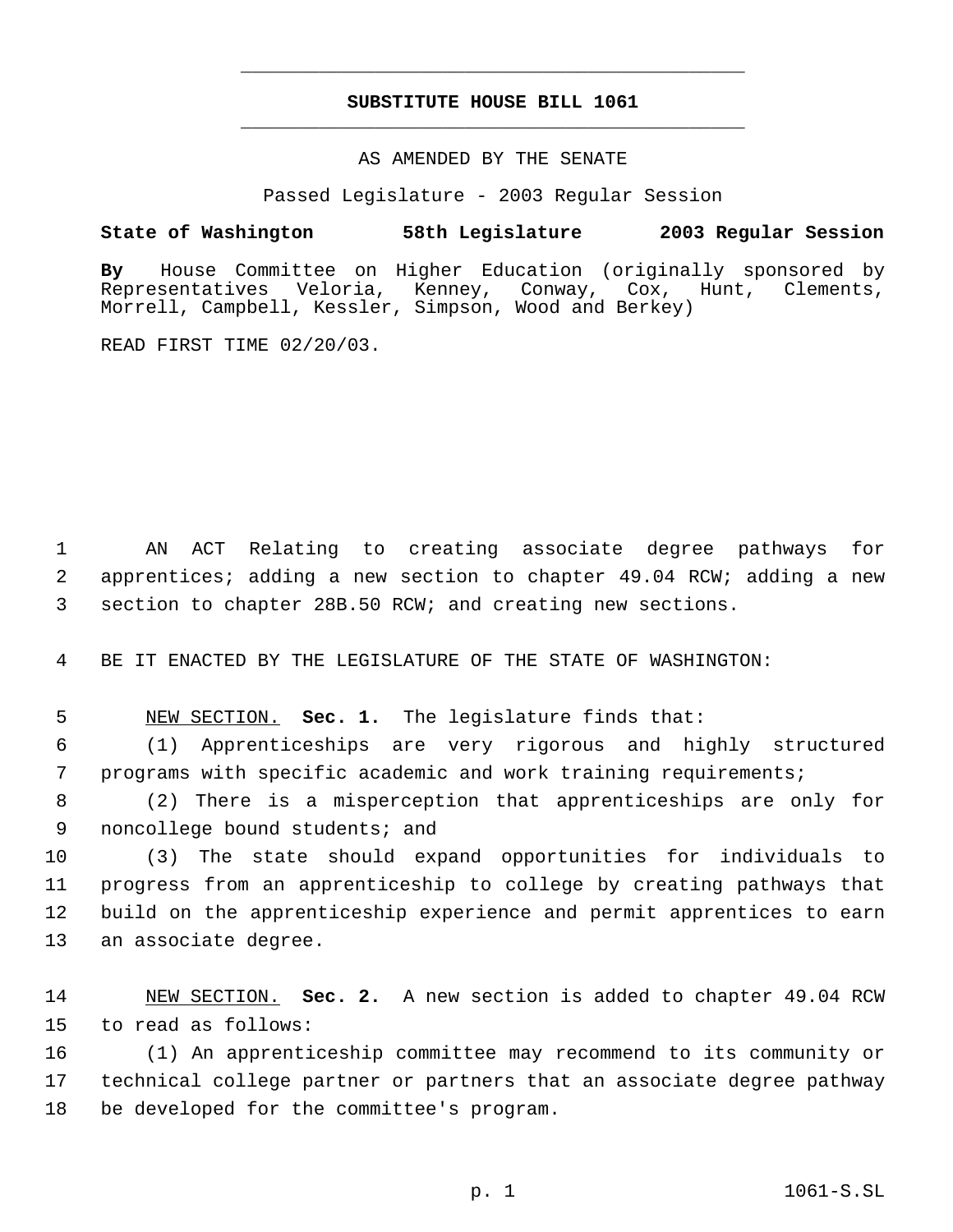(2) In consultation with the state board for community and technical colleges, the apprenticeship committee and the college or colleges involved with the program shall consider the extent apprentices in the program are likely to pursue an associate degree and the extent a pathway could reduce redundancy of course requirements between the apprenticeship and a degree.

 (3) If the apprenticeship committee and the college or colleges involved with the program determine that a pathway would be beneficial for apprentices and assist them in obtaining an associate degree, the apprenticeship committee may request that a pathway be established as provided in section 3 of this act.

 NEW SECTION. **Sec. 3.** A new section is added to chapter 28B.50 RCW to read as follows:

 (1) At the request of an apprenticeship committee pursuant to section 2 of this act, the community or technical college or colleges providing apprentice-related and supplemental instruction for an apprenticeship program shall develop an associate degree pathway for the apprentices in that program, if the necessary resources are available.

 (2) In developing a degree program, the community or technical college or colleges shall ensure, to the extent possible, that related and supplemental instruction is credited toward the associate degree and that related and supplemental instruction and other degree requirements are not redundant.

 (3) If multiple community or technical colleges provide related and supplemental instruction for a single apprenticeship committee, the colleges shall work together to the maximum extent possible to create consistent requirements for the pathway.

 NEW SECTION. **Sec. 4.** (1) The state board for community and technical colleges shall convene a work group to examine current laws, administrative rules, and practices regarding related and supplemental instruction for apprentices that is provided by community and technical colleges.

 (2) The objectives of the work group shall be to improve coordination of related and supplemental instruction by apprenticeship committees and community and technical colleges and remove or reduce